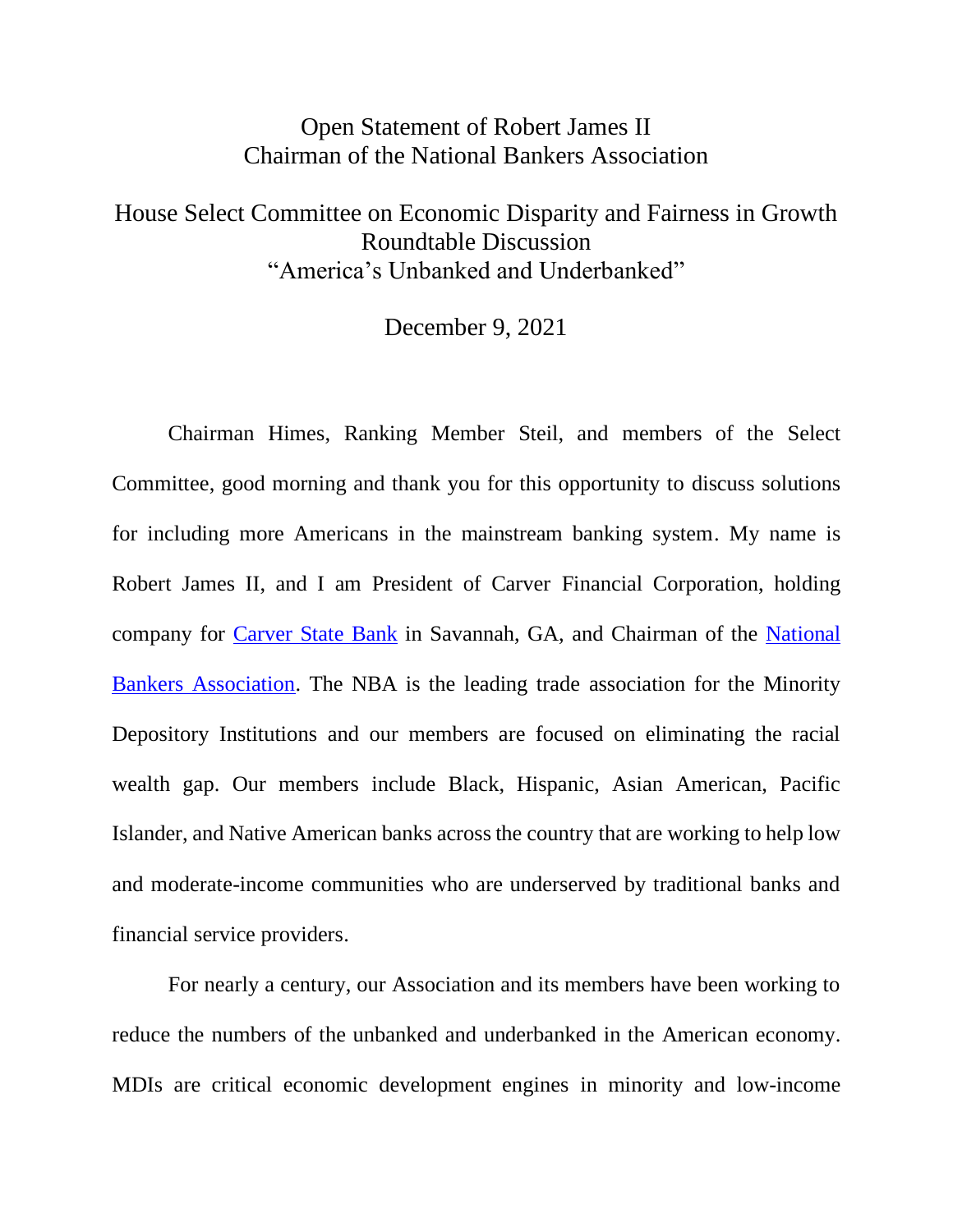communities, particularly due to our trusted relationshipsin these communities. Our banks provide basic banking services to communities that are more likely to be unbanked or underbanked, but our impact is limited due to our small size, both in total assets and in number of institutions. Racial minorities, especially Black and and Hispanic, are more likely to be unbanked and underbanked according to a Federal Reserve [Report on the Economic Well-Being of U.S. Households in 2020.](https://www.federalreserve.gov/publications/2021-economic-well-being-of-us-households-in-2020-banking-and-credit.htm) MDIs can be a solution to this problem if our banks can scale up. Several studies have shown that minorities, especially Black and brown Americans, are more likely to have bank accounts and access to fair and reasonably priced mortgage and small business loans if there is an MDI in their neighborhood. [Broady et al, ["An analysis](https://www.brookings.edu/research/an-analysis-of-financial-institutions-in-black-majority-communities-black-borrowers-and-depositors-face-considerable-challenges-in-accessing-banking-services/)  [of financial institutions in Black-majority communities: Black borrowers and](https://www.brookings.edu/research/an-analysis-of-financial-institutions-in-black-majority-communities-black-borrowers-and-depositors-face-considerable-challenges-in-accessing-banking-services/)  [depositors face considerable challenges in accessing banking services,](https://www.brookings.edu/research/an-analysis-of-financial-institutions-in-black-majority-communities-black-borrowers-and-depositors-face-considerable-challenges-in-accessing-banking-services/)" Brookings (2021); Florant et al, ["The case for accelerating financial inclusion in black](https://www.mckinsey.com/industries/public-and-social-sector/our-insights/the-case-for-accelerating-financial-inclusion-in-black-communities)  [communities,](https://www.mckinsey.com/industries/public-and-social-sector/our-insights/the-case-for-accelerating-financial-inclusion-in-black-communities)" McKinsey & Company (2020); Barth et al, ["Minority-Owned](https://milkeninstitute.org/sites/default/files/reports-pdf/Minority-Owned%20Depository%20Institutions%20-%20A%20Market%20Overview%20UPDATE-3-2p_0.pdf)  [Depository Institutions: A Market Overview,](https://milkeninstitute.org/sites/default/files/reports-pdf/Minority-Owned%20Depository%20Institutions%20-%20A%20Market%20Overview%20UPDATE-3-2p_0.pdf)" Milken Institute (2019)]. Strengthening the MDI sector will allow us to leverage our positions of trust in communities of color and make significant reductions in the number of unbanked or underbanked minority Americans.

The overall number of MDIs has declined by 33 percent since 2008, and among Black-owned MDIs, the problem is especially pronounced as Black-owned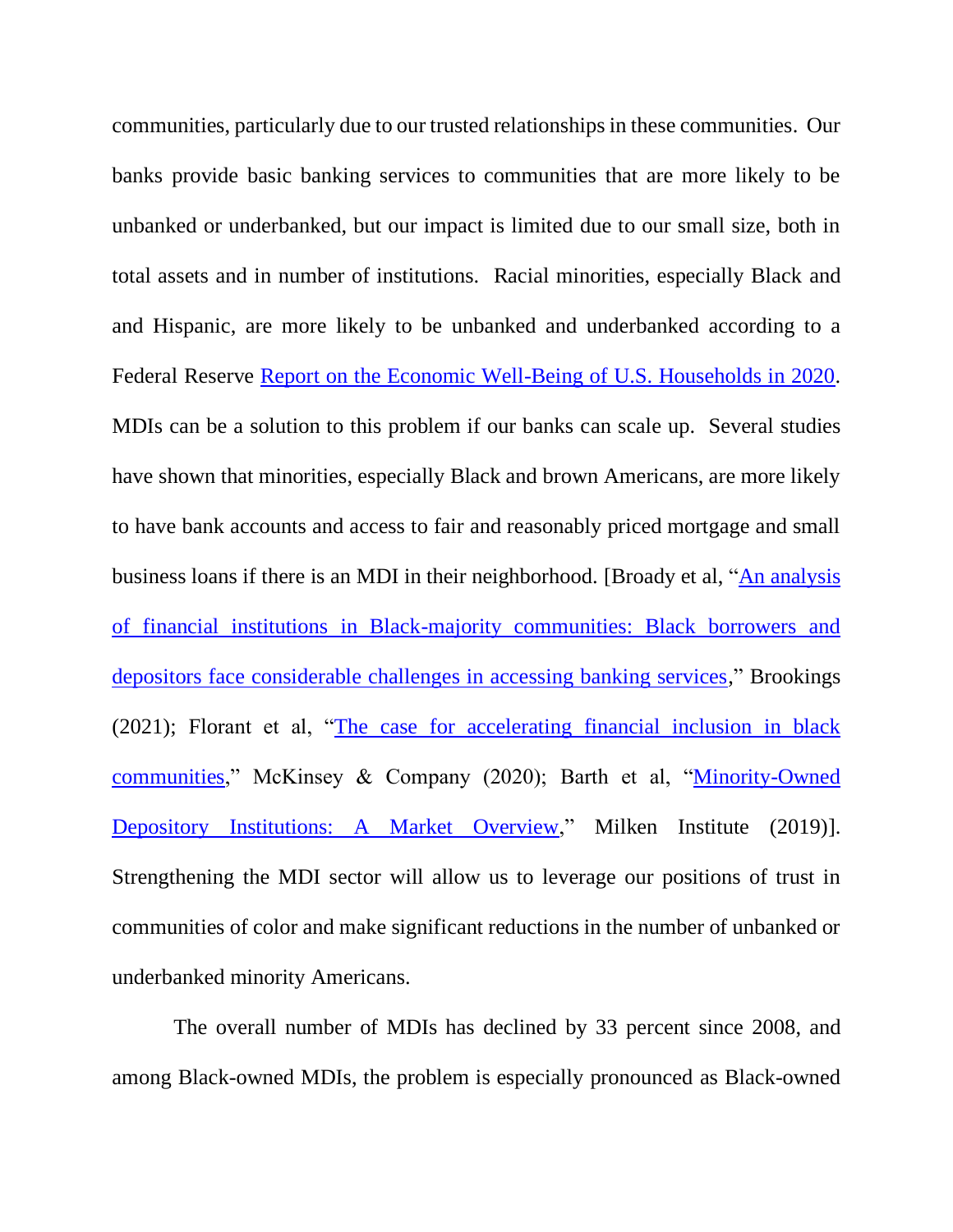banks have suffered from many of the same conditions and structural lack of access to capital as the Black community as a whole. Of the 4,377 total insured commercial banks in the U.S., only 144 are MDIs, and only 17 of those are owned by Black people. Prior to the Great Recession of 2008-2009, there were 41 Black-owned commercial banks in the United States. Like most community banks, MDIs primarily make loans secured by real estate. When many minority borrowers struggled to repay their loans, these struggles were exacerbated by low property values in their underlying collateral. The legacy of redlining and associated chronic undervaluing of real estate in Black communities created lower asset values for minority banks' collateral, which led to massive write-downs of bank collateral. Without access to capital markets or large pools of high-net-worth investors, many Black MDIs were forced to exhaust their capital reserves, failing as a result.

As mentioned earlier, MDIs only make up 3 percent of all American banks, and Black-owned MDIs only 0.4 percent. When looking at total bank assets, the disparity is even more stark. As of the second quarter of 2021, Black banks held about \$6 billion in total combined assets, as compared to over \$22 trillion in total assets in the U.S. banking system as a whole. Put another way, Black-owned banks only control 27 thousandths of one percent of total bank assets in the United States.

In addition to historic, systemic inequity, we are also grappling with unprecedented, seismic changes in the financial services system, including the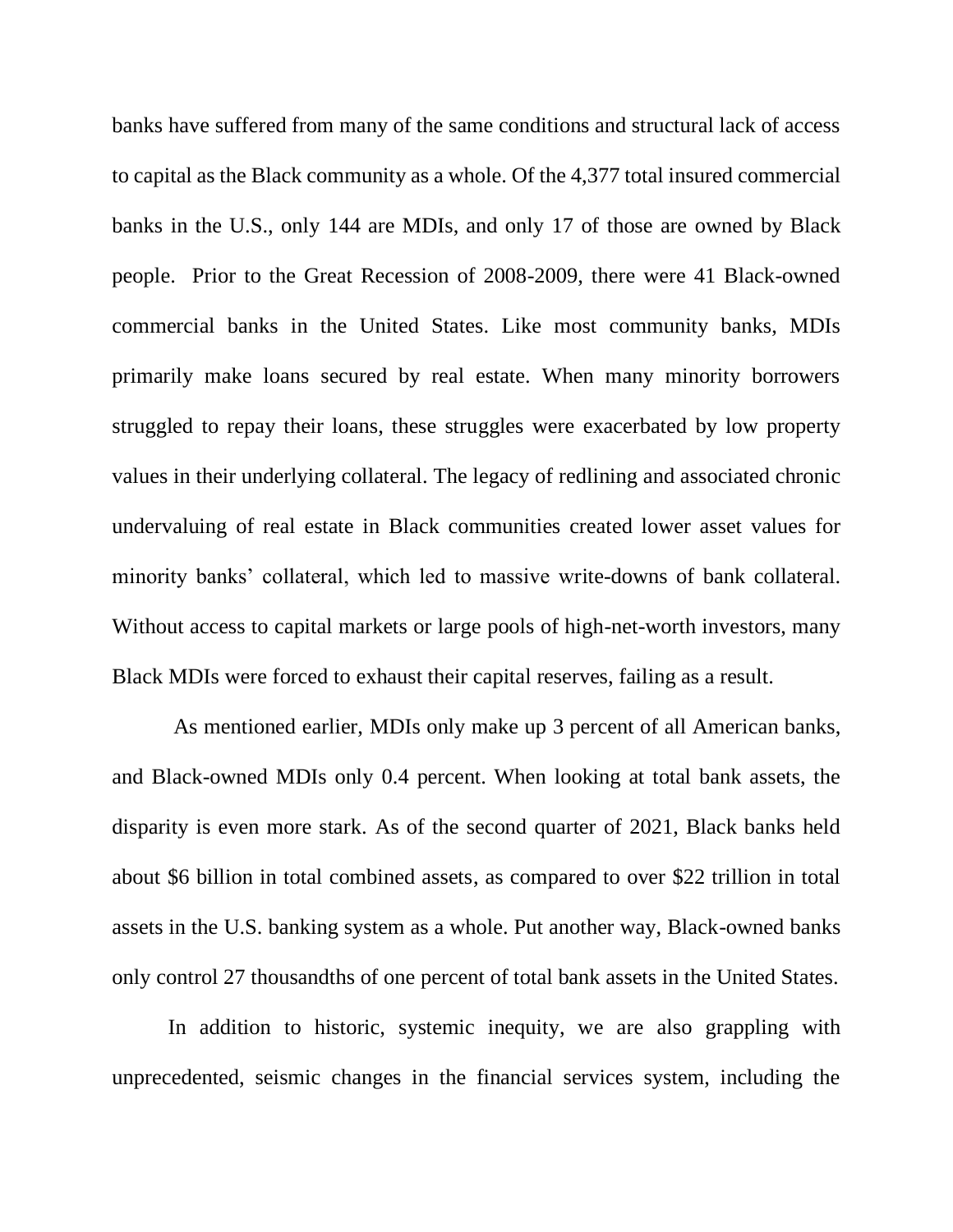proliferation of nonbank financial technology providers and advent of cryptocurrency and blockchain technology. Our banks are working overtime to expand access to basic financial services among underserved minorities, while keeping up with new technologies that can make our efforts more effective and impactful. Well thought out partnerships between MDIs and fintech companies may actually help our banks compete at a higher level and provide access to more relevant services to unbanked and underbanked populations. For that reason, the NBA has launched an innovation committee to build practical partnerships between our banks and vetted fintech companies to help us make more products and services available to our communities at scale. At the same time, we must remain vigilant regarding financial technology providers who may bring offline predatory practices into a digital environment.

There are several issues that must be addressed to solve the problems of the unbanked and underbanked. When we think of unbanked or underbanked Americans, we often think of consumers who fall victim to predatory payday lenders or who pay onerous fees for check cashing services. Our members know that the population of the unbanked and underbanked often includes others, including small business owners. The ongoing damage caused by the pandemic shone a bright light on the effect being underbanked has on minority small businesses. For example, Black-owned businesses nationwide found it difficult to access Paycheck Protection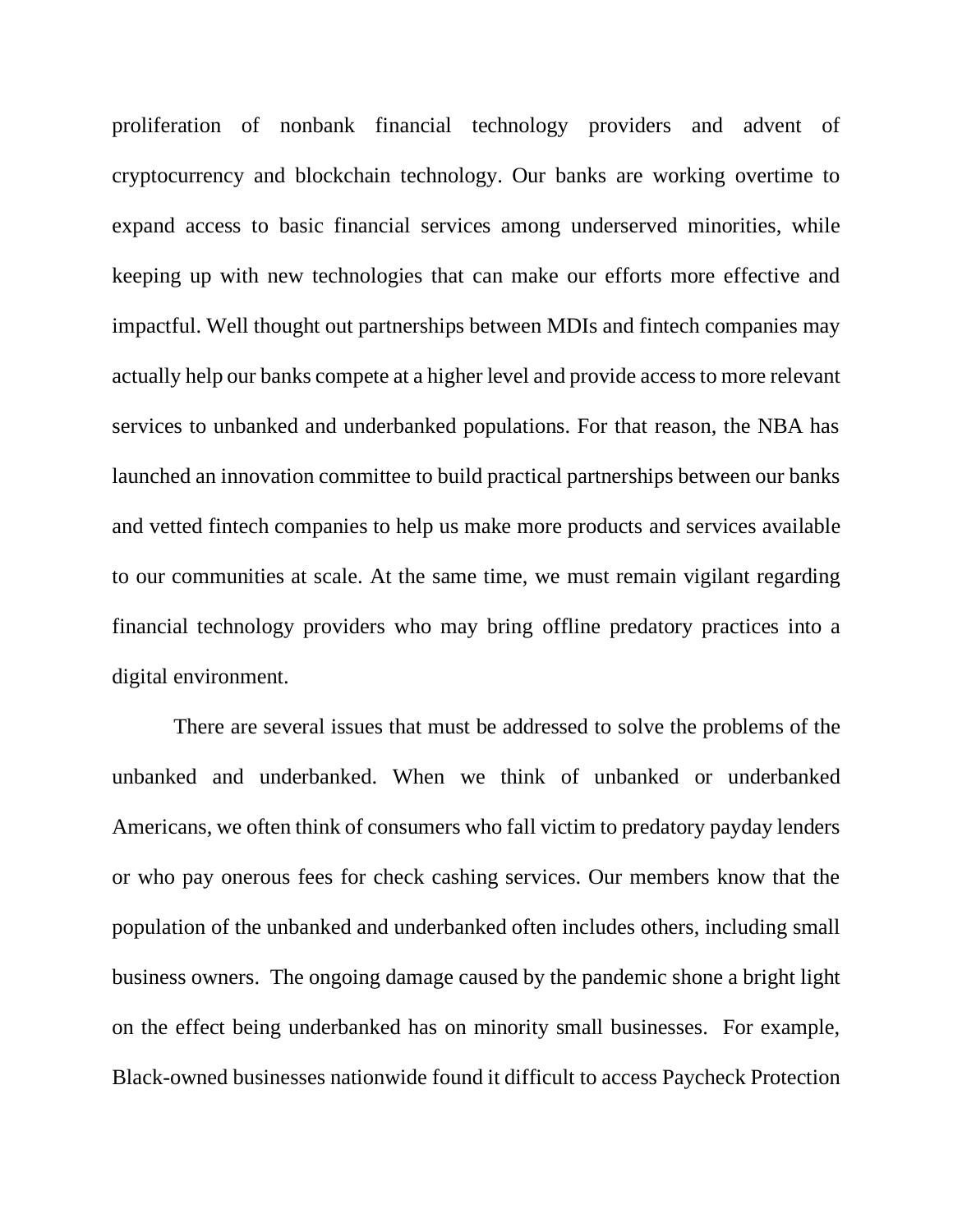Program ("PPP") loans. According to the Federal Reserve's [2021 Report on Firms](https://www.fedsmallbusiness.org/medialibrary/FedSmallBusiness/files/2021/sbcs-report-on-firms-owned-by-people-of-color)  [Owned by People of Color,](https://www.fedsmallbusiness.org/medialibrary/FedSmallBusiness/files/2021/sbcs-report-on-firms-owned-by-people-of-color) Black-owned firms were about half as likely as Whiteowned companies to receive all the PPP financing they sought, even with good credit scores. In the early months of the pandemic, the number of Black and Latinx business owners in the U.S. fell by 41 percent and 32 percent, respectively, while the number of White business owners fell 17 percent, per an [August 2020 report](https://www.newyorkfed.org/medialibrary/FedSmallBusiness/files/2020/DoubleJeopardy_COVID19andBlackOwnedBusinesses) by the Federal Reserve Bank of New York.

MDIs are trusted providers of financial services in minority communities. Among NBA members, most of our lending and depository services are provided to underserved minorities or organizations that serve these communities. For example, at my bank, [over 80% of our PPP loans were made to Black-owned businesses,](https://www.carverstatebank.com/impact-by-the-numbers/) and nearly all the remainder were to nonprofit organizations serving minority communities. Despite the trust our members enjoy in the communities we serve, our overall sector is small in number and in asset size, which limits our ability to fully address the issues facing unbanked and underbanked Americans in minority communities.

The NBA is focused on helping our members become an even more effective conduit for getting underserved minority Americans into the traditional financial services system. In that vein, the NBA is focused on helping MDIs in the following ways: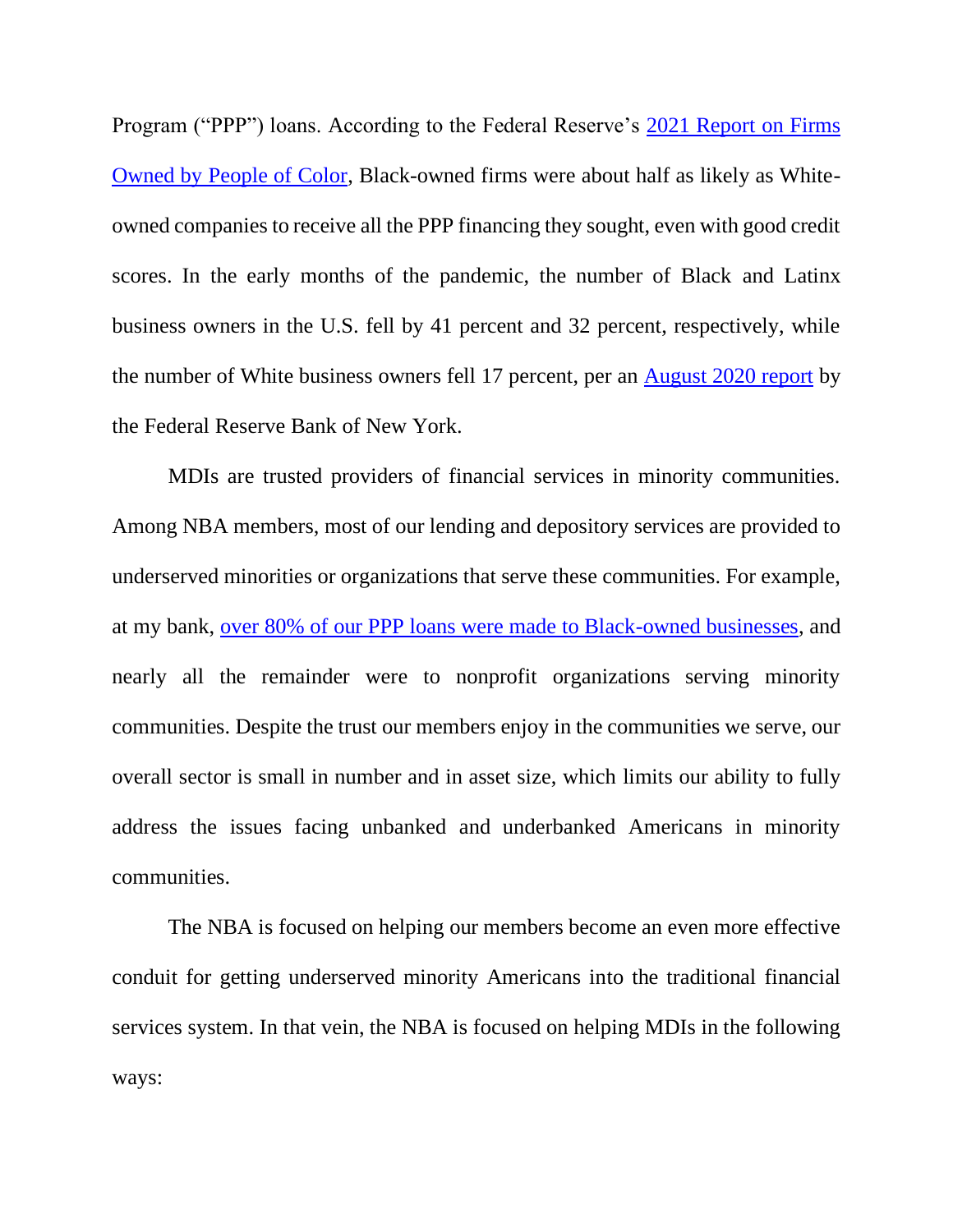- 1. Capital Assisting our banks in accumulating more equity capital to scale and deliver more impact to their communities
- 2. Collaboration Providing a platform for our banks to collaborate with one another and our allies to deliver more and better financial services to communities
- 3. Capacity Delivering resources to improve our members' operational efficiency and effectiveness, regulatory excellence, and profitability
- 4. Communication Advocating for legislative and regulatory policies that strengthen minority banks and their communities.

In additional service to the communities served by MDIs, this year, the NBA created the [National Bankers Community Alliance](https://www.nationalbankers.org/alliance) ("NBCA"). The NBCA, a 501(c)(3) charitable nonprofit, will provide programs and services to support MDIs and the communities they serve to help close the racial wealth gap. The NBCA is focused on four pillars to provide minority-owned banks with the data, training, and resources necessary to better serve their communities. The four pillars are:

> 1. Financial Wellness – Delivering innovative financial programs, training, and services to traditionally excluded and underserved households, small businesses, and nonprofits to support asset accumulation and sustainability.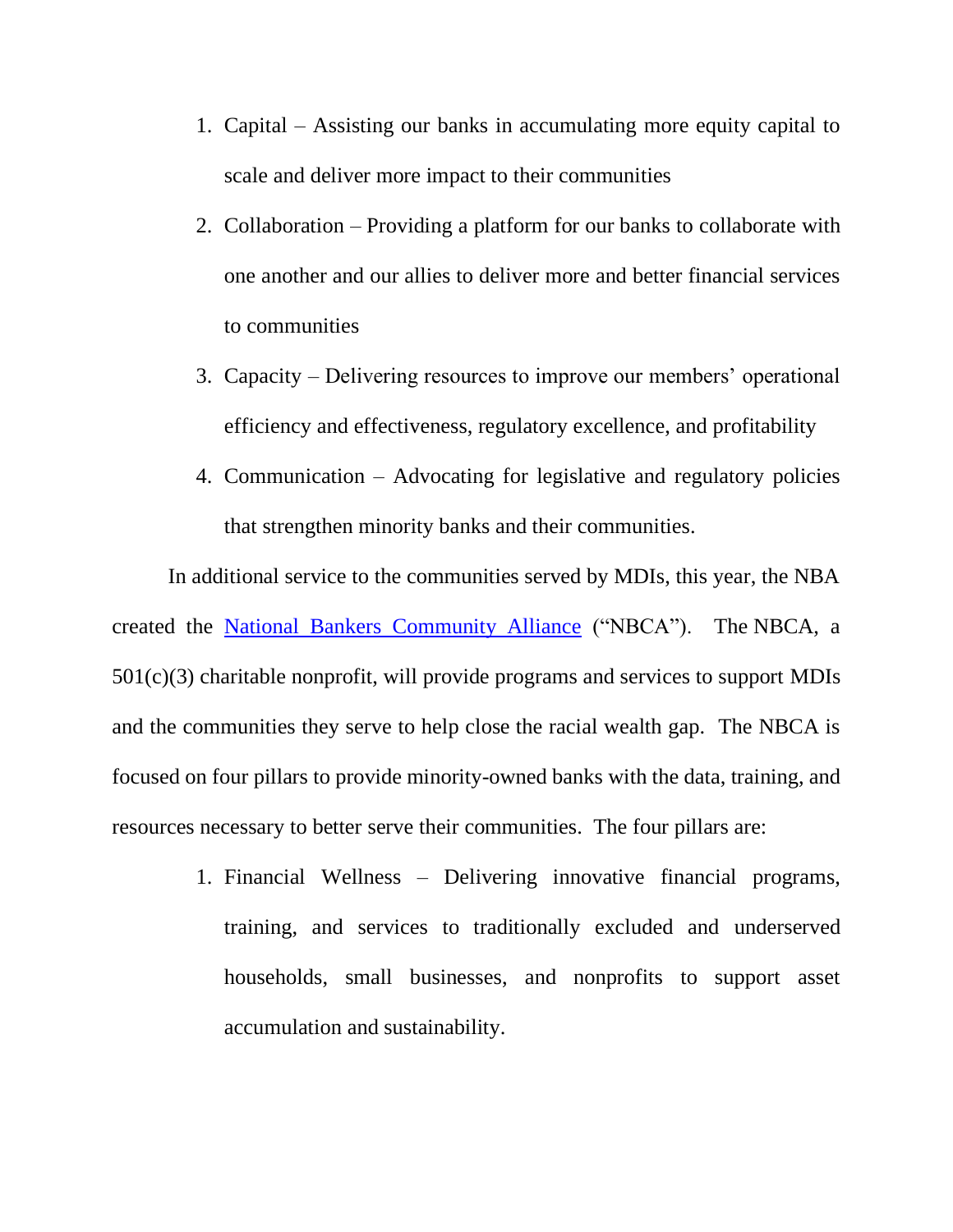- 2. Technical Assistance Providing small busines training that builds the capacity of entrepreneurs to participate in the economic mainstream.
- 3. Research & Impact Assessment Leveraging market level social and economic impact data that identifies the root causes of disparity and informs the development of responsive products, services, and policies.
- 4. Capital Aggregation & Collaboration Supporting collaborative capital approaches that support large-scale, high impact projects and advance operational efficiencies through shared resources.

As our Association and membership continue to pursue multi-pronged efforts to reduce the number of unbanked and underbanked Americans, we look to our policy and regulatory partners for assistance in the following ways:

> 1. Equitable and Simple ECIP Implementation – MDIs that were eligible applicants for the Treasury Department's Emergency Capital Investment Program ("ECIP") are eagerly awaiting Treasury's decision. The ECIP promises to inject significant amounts of Tier One capital into our institutions, which will allow them to make critical investments in technology and human infrastructure needed to expand lending and other financial services to underbanked communities. Congress should encourage Treasury to ensure that MDIs receive their fair share of these resources, and to adopt straightforward investment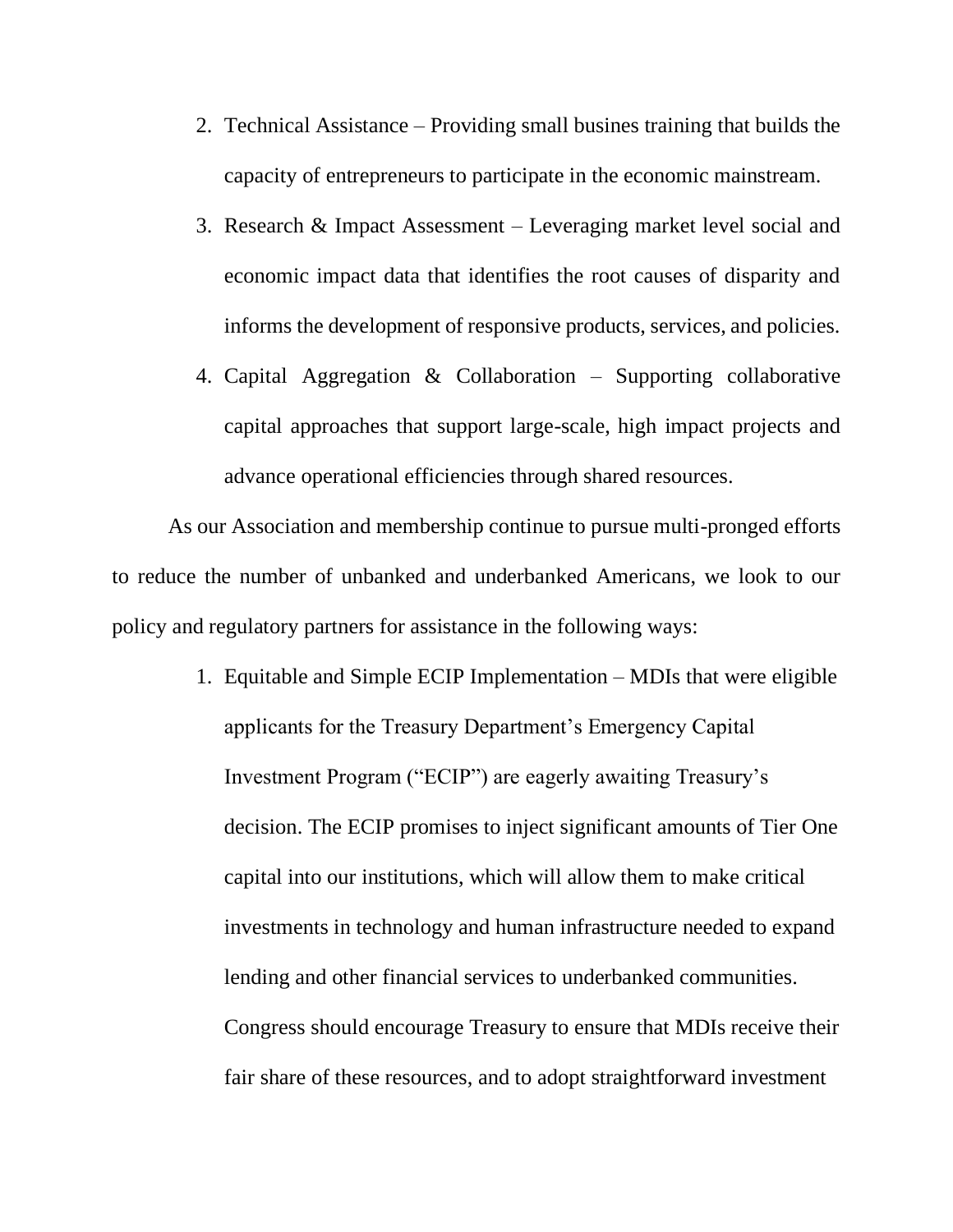terms that will not dissuade private, mission-driven or market-driven investors from providing additional capital to our sector.

2. Hold Large Technology Providers Accountable – A critical component of the resilience of the banking sector and its ability to assist underserved communities is the ability to adapt technologically. A host of different factors are intersecting to change the banking industry. Like most community banks, MDIs are heavily reliant on a handful of large technology companies that provide core processing services, or the technological systems of our operations. These companies have no incentives to help us adapt to the changing competitive landscape: we are consigned to long-term contracts with punitive early termination provisions, cannot easily plug in modern outside solutions that will make it easier for our customers to do business or to secure their data, the fundamental technology of many of these systems is antiquated and leaves us incapable of making rapid changes, and because we are often the smallest clients of these giant firms, we receive the lowest priority for service. Our bank employees are constantly training and monitoring our internal systems, but we do not get the latest and best technology from the big core processors.